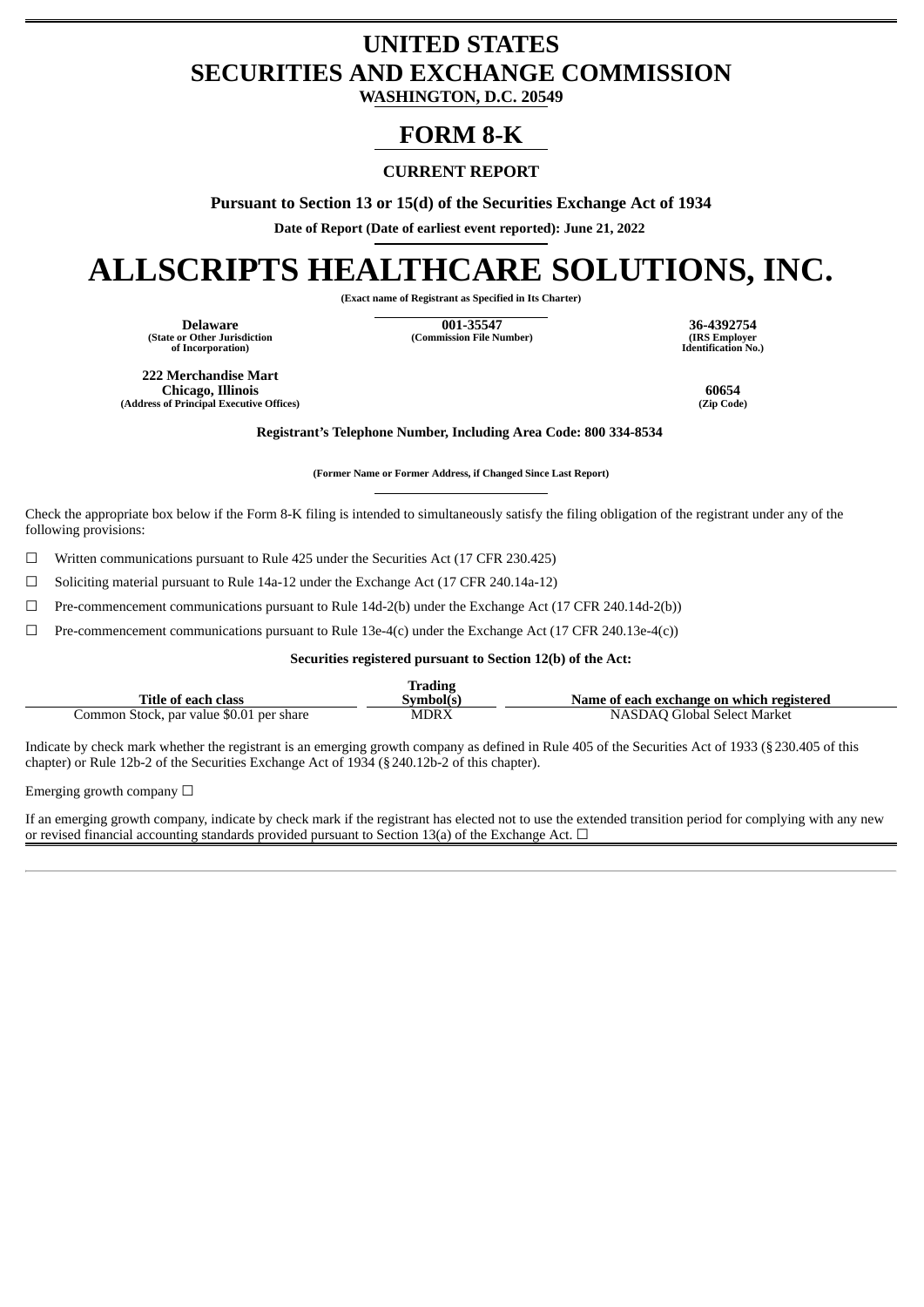#### **Item 5.07 Submission of Matters to a Vote of Security Holders.**

At the 2022 Annual Meeting held on June 21, 2022, the stockholders of the Company voted on the following three proposals and cast their votes as described below:

1. The individuals listed below were elected at the 2022 Annual Meeting to serve as directors of the Company until the next annual meeting of stockholders and until their successors are duly elected and qualified.

|                     | For        | <b>Against</b> | <b>Abstain</b> | <b>Broker Non-Vote</b> |
|---------------------|------------|----------------|----------------|------------------------|
| Elizabeth A. Altman | 95,520,720 | 192.360        | 50,067         | 7.979.355              |
| P. Gregory Garrison | 81,004,632 | 14,705,263     | 53.252         | 7.979.355              |
| Jonathan J. Judge   | 73.769.204 | 20,686,603     | 1,307,340      | 7.979.355              |
| Richard J. Poulton  | 95,544,700 | 170,388        | 48,059         | 7,979,355              |
| Dave B. Stevens     | 94,053,938 | 402,442        | 1,306,767      | 7,979,355              |
| Carol J. Zierhoffer | 95.522.530 | 191,053        | 49.564         | 7,979,355              |
|                     |            |                |                |                        |

2. A management proposal to ratify the appointment of Grant Thornton LLP as the Company's independent registered public accounting firm for the fiscal year ending December 31, 2022, as described in the proxy materials, was approved.

| For         | <b>Against</b> | Abstain | <b>Broker Non-Vote</b> |
|-------------|----------------|---------|------------------------|
| 103,282,184 | 403.617        | 56.701  |                        |

3. A non-binding, advisory resolution to approve named executive officer compensation, as described in the proxy materials, was approved.

| For        | Against   | Abstain | <b>Broker Non-Vote</b> |
|------------|-----------|---------|------------------------|
| 94,529,262 | 1,166,141 | 67.744  | 7,979,355              |